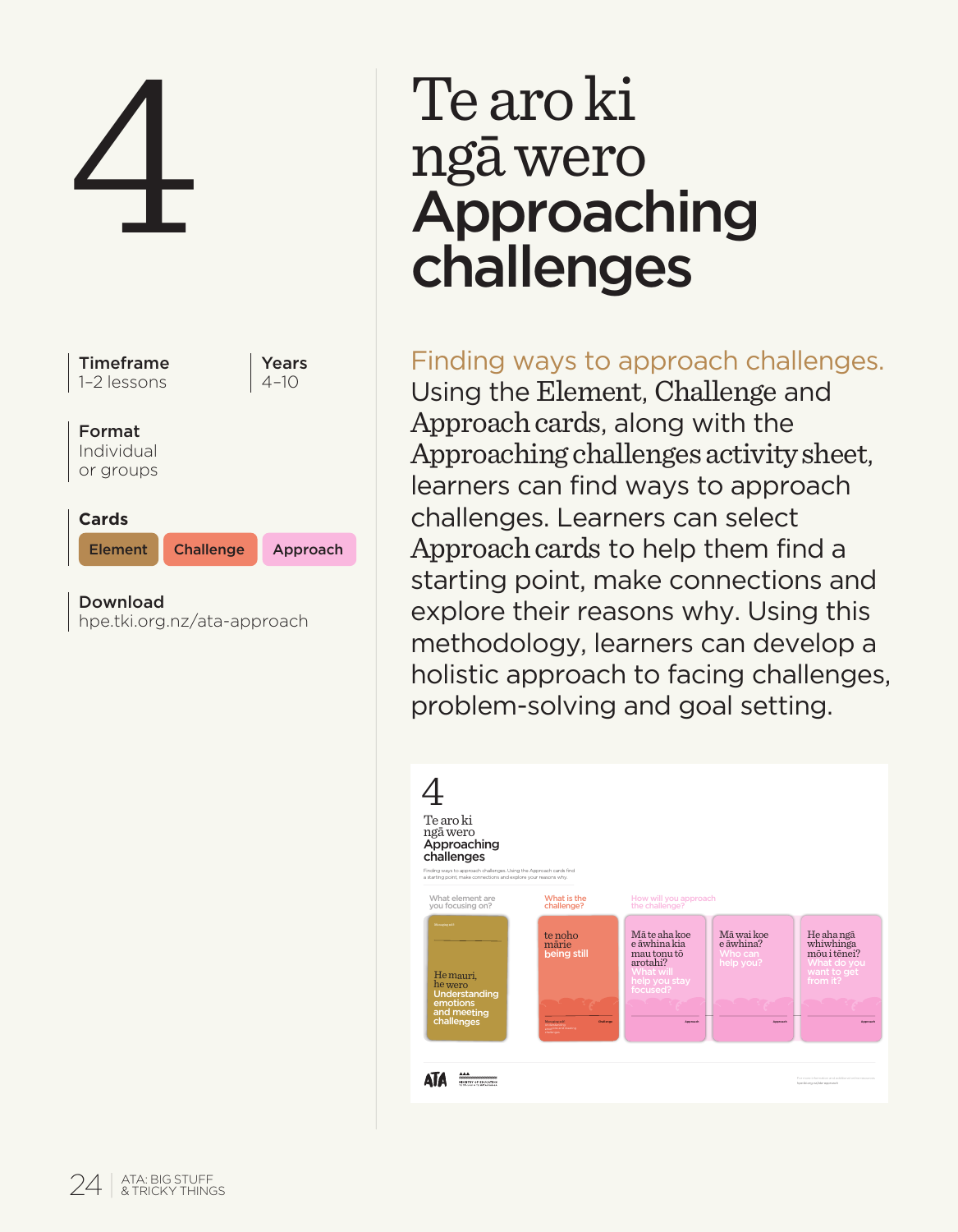#### Learners will

- Explore existing and new areas of focus or interest.
- Identify and explore strengths. weaknesses and areas of improvement.
- Identify a holistic, self-led approach to challenges, problem-solving and goal setting.
- Describe where they are at in their learning and identify what their needs and strategies are.
- Become empowered and resourceful in their learning strategies.
- Develop a voice and contribute to an individual or collective learning pathway.

#### Ways to use the resource

- Use outcomes from the Developing strategies activity as a precursor to this exercise.
- Use blank Ata cards to develop new challenges or perspectives.
- Capture outputs in a format of your choice.
- As a teacher, reflect on the same questions and compare the perspectives.

#### Next steps

- Teachers can use insights to inform future lesson plans and areas of learning inquiry.
- Use the strategies developed here in learning conversions using the Learning stories activity sheets.
- Follow up on how learners are progressing with the Check-in activity sheet and Shift cards.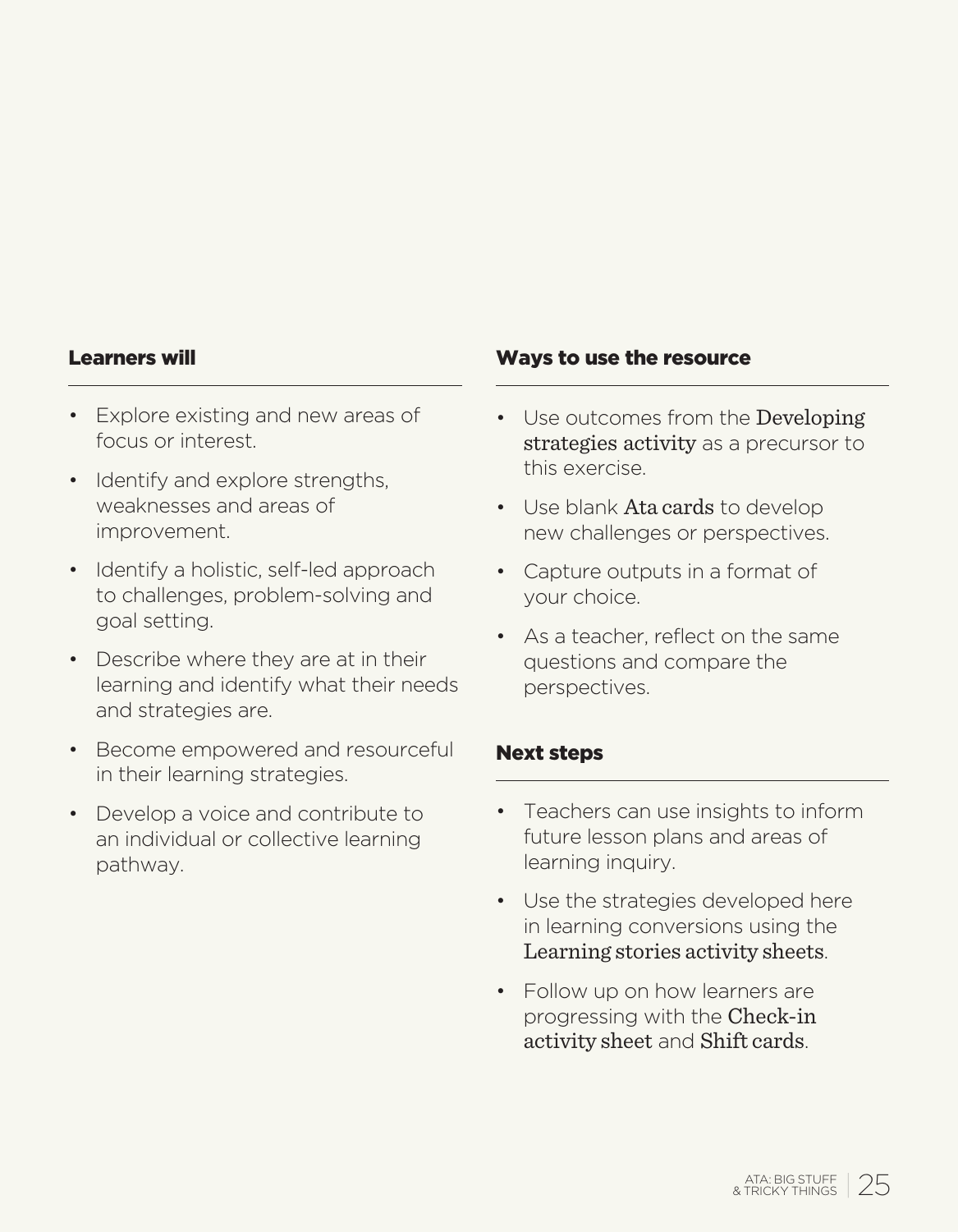## What you will need

Element, Challenge and Approach cards



# Approaching challenges activity sheet:

One per person or group

| Te aro ki                                                                                                                                                                       |                           |                                                              |
|---------------------------------------------------------------------------------------------------------------------------------------------------------------------------------|---------------------------|--------------------------------------------------------------|
| ngā wero<br>Approaching<br>challenges<br>Finding ways to approach challenges, Using the Approach cards find<br>a starting point make connections and existing your reasons why. |                           |                                                              |
| What element are<br>you focusing on?                                                                                                                                            | What is the<br>challenge? | How will you approach<br>the challenge?                      |
| <b>Bullet</b>                                                                                                                                                                   | <b>Florida</b>            | <b>Lamps</b>                                                 |
| <br>----------<br><b>CONTRACTOR</b>                                                                                                                                             |                           | For more information and<br><b>Martin arts for a process</b> |

mau tonu tō arotahi? **Approach**